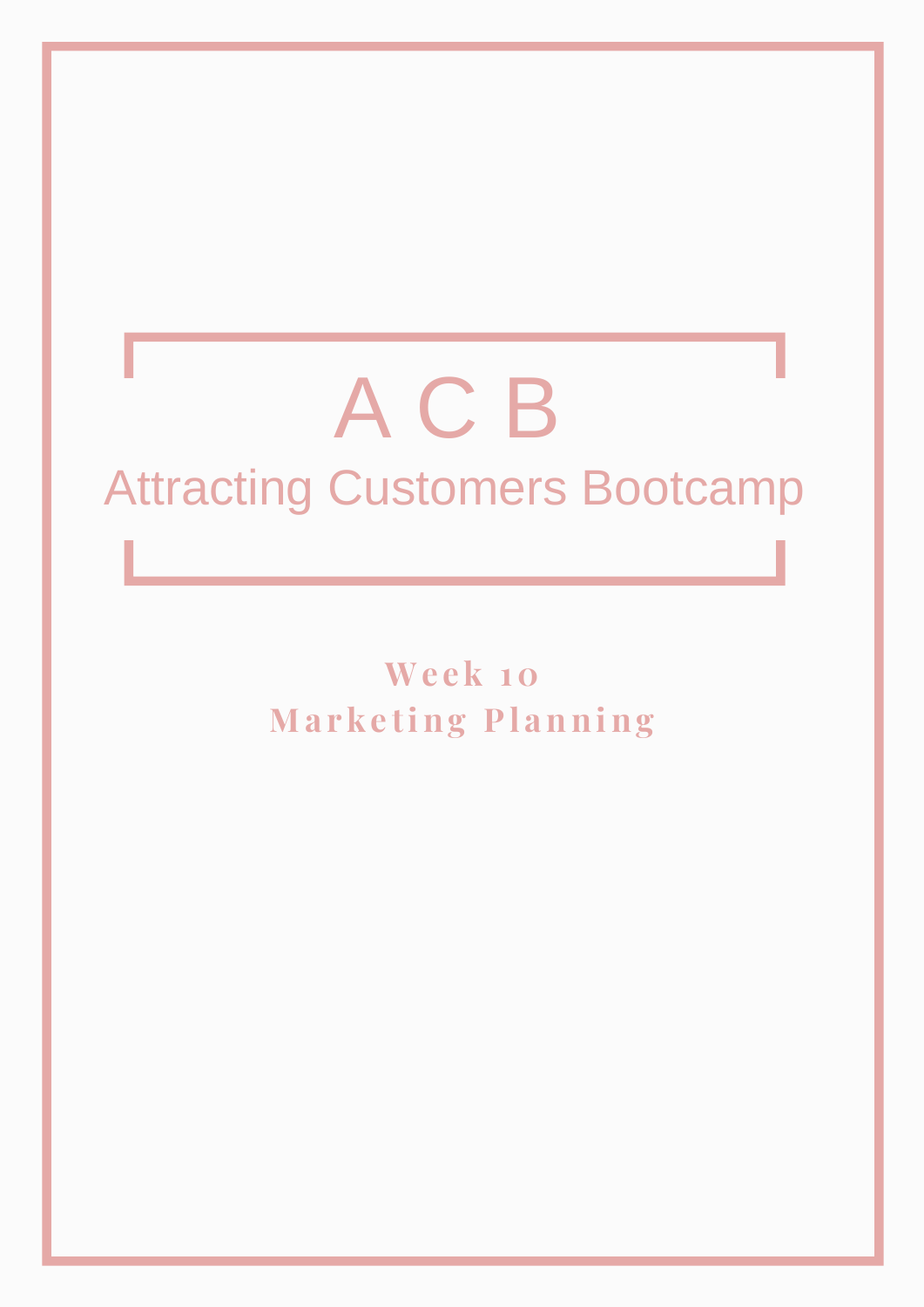# **We e k 10 Ma r k e ting Pl anning**

Before we get started let us recap the outcomes from the ACB course:

- Understand what marketing is
- Understand how marketing can benefit you
- Understand your client completely
- Learn how to identify the best products or services to increase sales
- Identify the best way to promote your products
- Discover how you can give your customers the best experience
- Work out how you can stand out from your competitors
- Create a realistic and relevant marketing strategy

Over the past 9 weeks we have looked at every element of marketing within your business. This week we will bring these elements together to create a realistic and relevant marketing plan and strategy.

# **Marketing Plans and Strategy**

The words plan and strategy can be confusing to begin with. Let us look at what I mean by a plan or strategy:

**Plan**- A program with a definite purpose.

**Strategy**- How you put that plan into action.

The marketing plans which I will take you through this week will also include a strategy.

# **Why do you need a Plan and Strategy?**

Imagine you are starting a journey knowing your destination. What would you do? Would you just set off in your car, or would you find out which direction you need to go in, and which route to take? Typically you would do your research and you would drive the quickest route. Well in marketing, your plan is your route and the strategy is the direction.

You need a plan and strategy to make it easier to attract more customers and sell your products and services. A marketing plan and strategy can also help you:

- Identify and use your ideal client research
- Stop you wasting time and money
- Focus on the activities that matter
- Measure results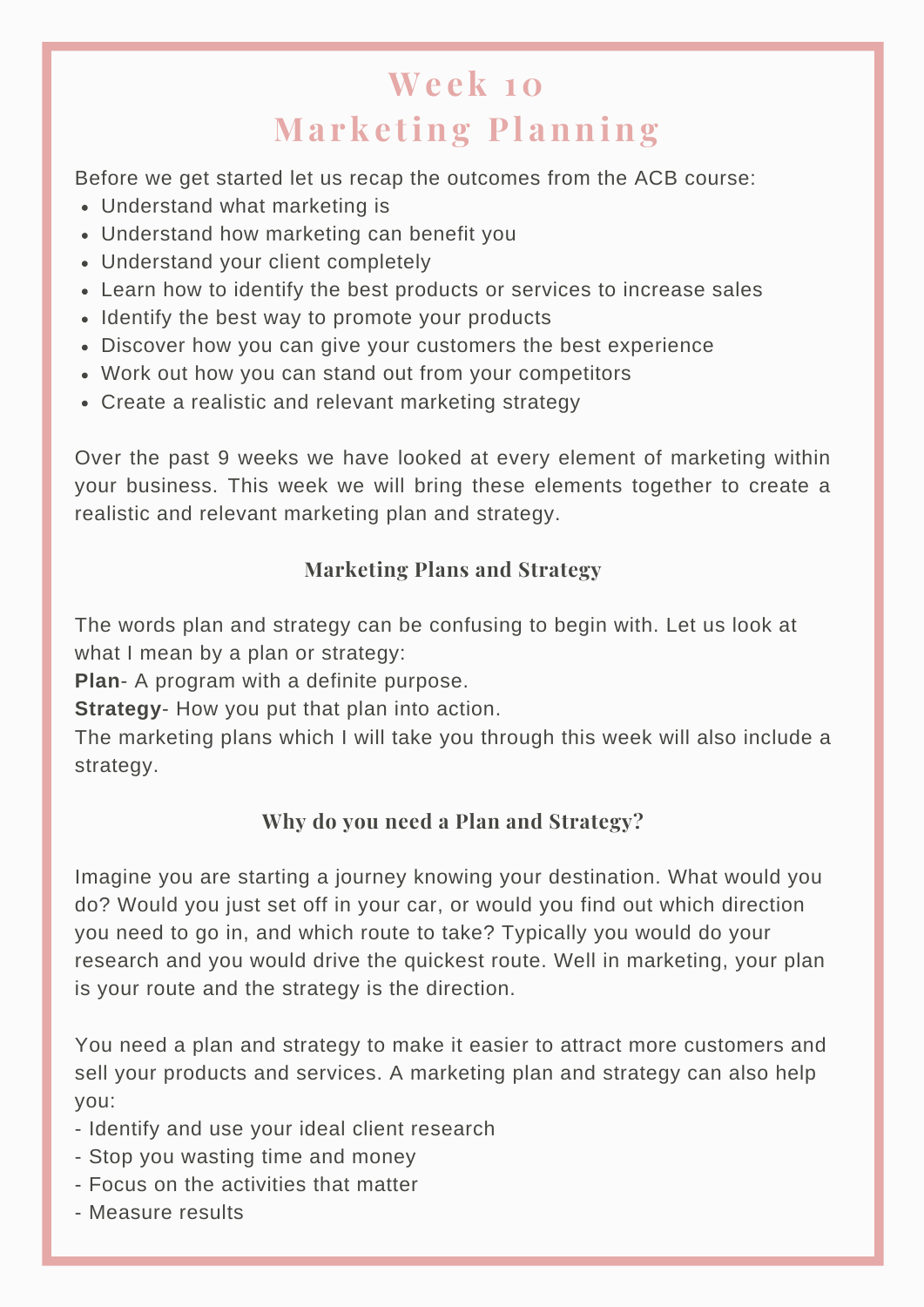# *A goal without a plan is like a car without wheels*

# **Types of Marketing Plans**

There are two types of marketing plans: a simple version which all businesses can use as a quick reference tool; and a full marketing plan which can be used as part of any official business plans you need to create and present.

The full marketing plan is useful to create if you are just starting out in business or if you plan to raise any finance in the year ahead. I will begin by helping you create a simple marketing plan. I will then help you create a full marketing plan.

Whichever choice you opt for, instead of enclosing questions throughout the workbook I have created PDF and word templates which you can work through alongside studying the workbook to enable you to write out your marketing plan.

I have created two videos for this week, one exploring the simple marketing plan, and one exploring the full marketing plan.

Marketing plans normally last for 3, 6, 9 or 12 months. The timescale depends on the goals you set and the activities involved. If you are unsure what timescale to start with I suggest creating a 12 month plan. Shall we get started?

# **Simple Marketing Plan**

The simple marketing plan is a 2 page document which identifies:

- Your business name
- Dates
- Target market and ideal client
- Benefits
- Your product or services
- Your core marketing message
- Your goals for the period
- Marketing budget
- Activities
- Promotional methods
- Promotional activities
- Evaluation
- Strategy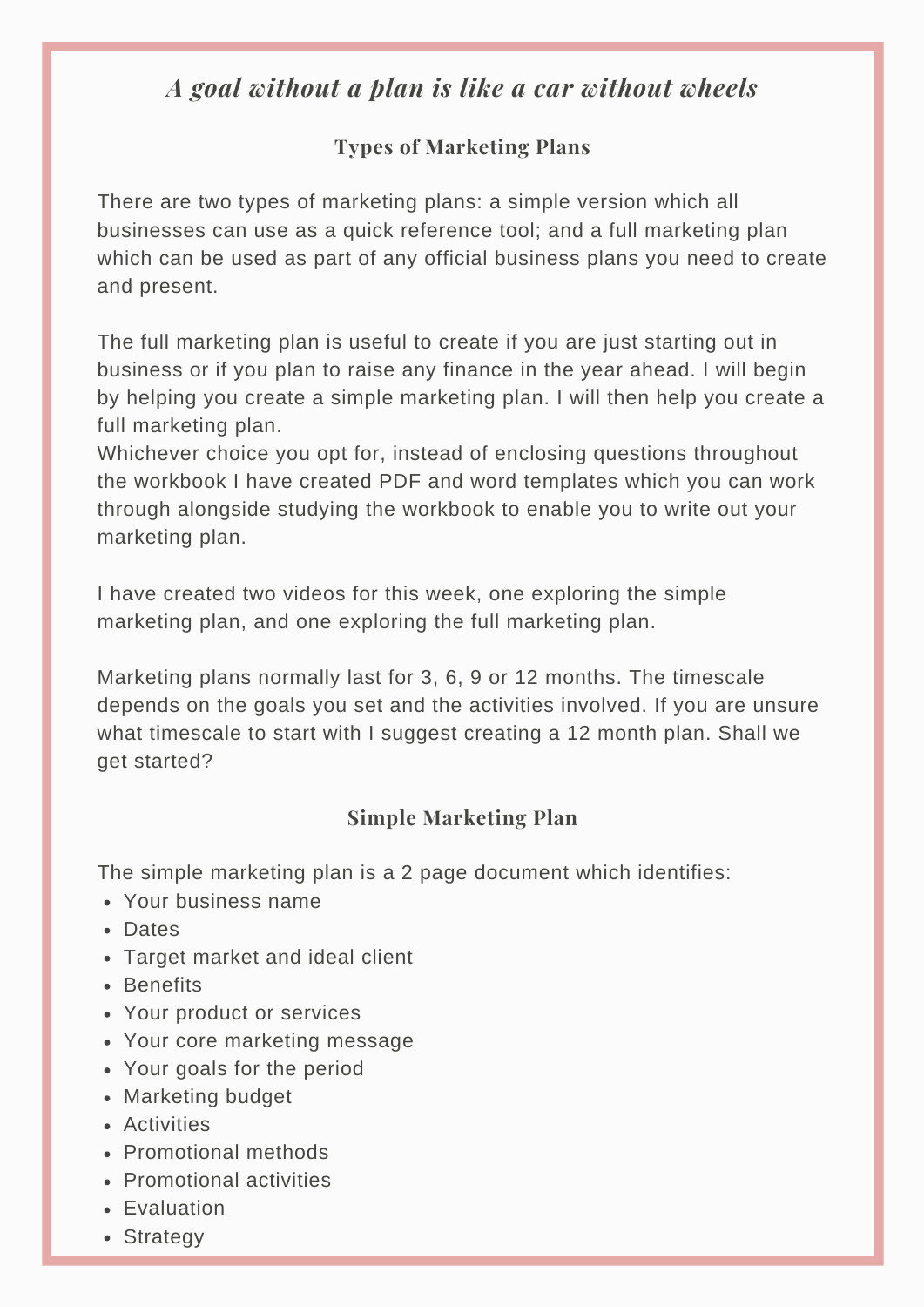Let us work through each section step by step:

#### **Business Name**

Write down your business name.

#### **Dates**

Write down the date the plan starts, and the date the plan finishes.

#### **Target Market**

In this section identify your target market and ideal client. Use the work from week 2 and describe your target market and your ideal client.

#### **Benefits**

Identify the benefits your products, services and overall business provides to your ideal clients. This is a great reference point for you to refer too.

# **Your Product or Service.**

Describe your products or services and the benefits they provide to the client. If you need further assistance with this, please refer to week 3 where we explored the difference between features and benefits

# **Your Core Marketing Message**

This is the message we crafted in week 6. As a reminder your marketing message can be created using the WIPS System:

- Who are you?
- Who is your ideal client?
- What are their pain points?
- What solution do you provide?

Make sure your marketing message is brief, and focuses on who you serve and what you do.

Let us recap some marketing messages to inspire you:

Parenting Training- Simple steps tailored to you, to help your family thrive Membership course- Our mission is to help you grow a wildly successful business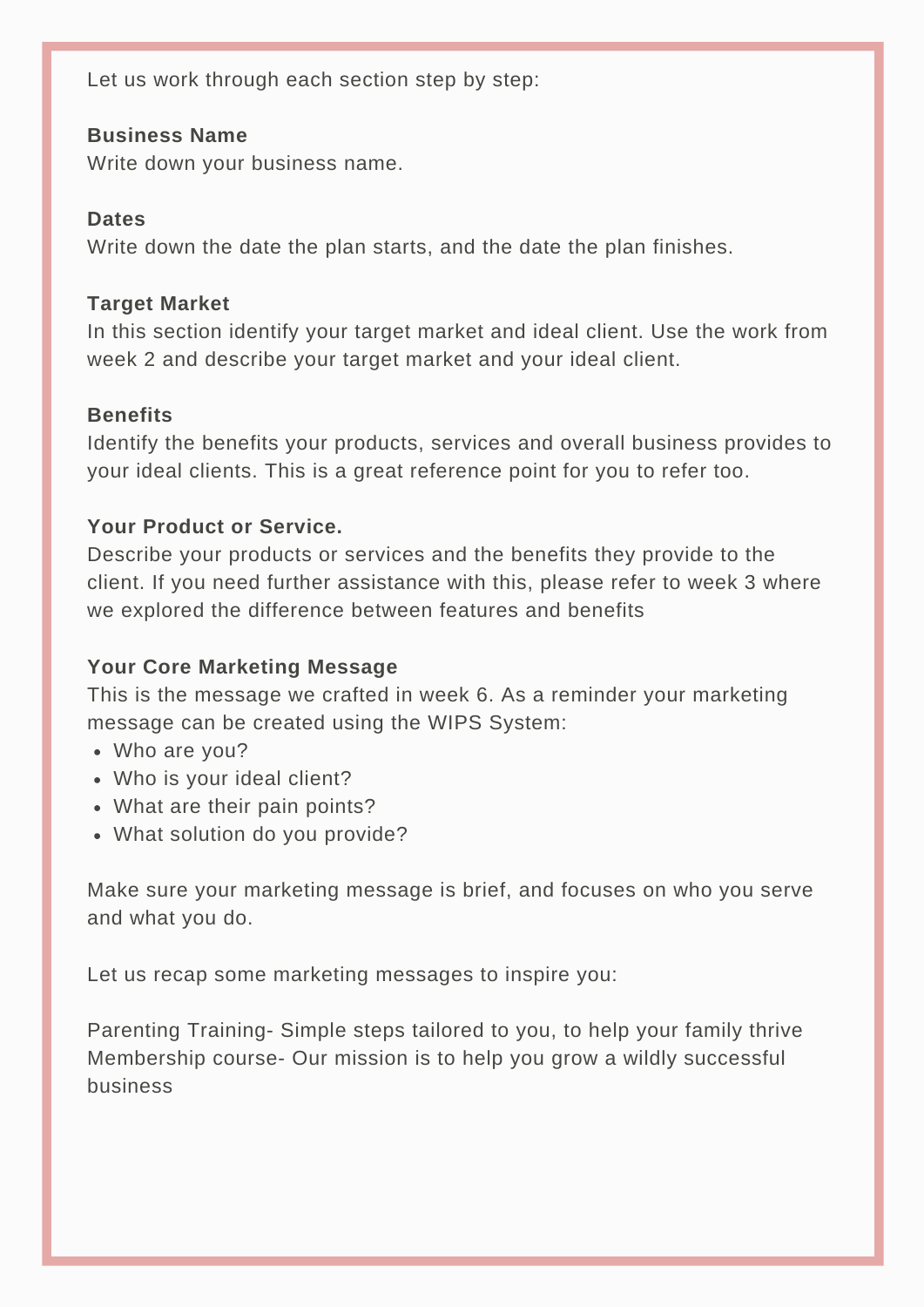# **Goals**

Your goals can also be called aims or objectives.

Whether you call them goals, objectives or aims, your goals are vital. Without goals you cannot have a plan. Without a plan you will find it hard to succeed.

Remember the journey we were going on? Without goals it is like not having a destination!

Goals will give you a clear direction and enable you to measure results. Goals will also help you

- measure success
- make decisions easily- if it does not benefit the goal, don't do it!
- focus on the things that matter.

It is no use saying your goal is to build your business. You must explore deeper- do you want to raise awareness? Do you want to increase sales? Both of these grow your business, however they are entirely different goals.

The goals which you set must be SMART. In other words specific, measurable, achievable, relevant and timebound.

• Specific- Your goals should be clear and specific. When devising goals work out:

who is involved what resources you need what you want to achieve

- Measurable- You must be able to measure your goals to track your progress. When writing your goals identify how much or how many results you want to achieve.
- Achievable- Your goal must be realistic and achievable
- Relevant- Ensure your goal matters to you, and is it the right time?
- Timebound- Give yourself a target date to make sure you know what to focus on first.

Your marketing goals may relate to profits, operations or awareness.

Let us consider some good examples of marketing goals now: Increase sales by 10% by 1st March 2020 Sign up 4 new customers every month by 1st June 2020 Increase brand awareness by 25% by 1st June 2020. Convert 10% of facebook followers by 1st June 2020 Increase website traffic by 25% by 1st June 2020 Increase facebook follower by 20% by 1st April 2020 Launch a new product or service by 1st July 2020 Increase customer service by getting 90% 5 star reviews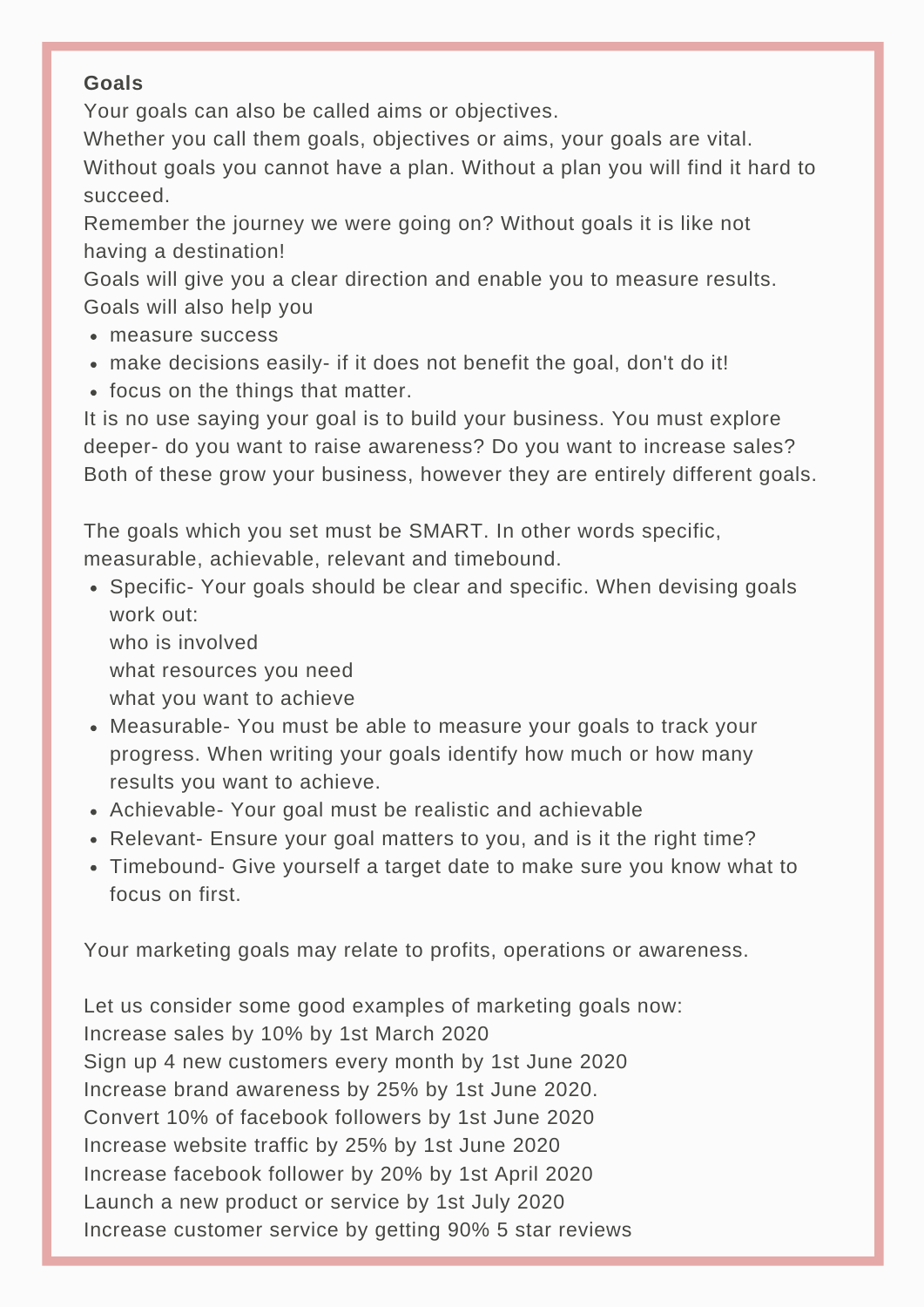There is space to list three goals, a good number to begin with. Each goal will require a different budget, activities, promotional methods and evaluation. Let us consider each of these elements next.

# **Budget**

In this space identify what budget you will spend on achieving those goals. You need to set a budget to ensure that you do not overspend. You can work out your budget based on:

- Projected return on investment
- Percentage of sales
- Number of customers

Whatever your budget make sure you do not loose money.

# **Activities**

In this area list any non promotional activities you need to do to achieve your goal. This is the place to make note of any operations, process, physical evidence or pricing offers that you need to introduce or alter to achieve your goal.

For example:

*Goal*: Increase sales by 10 % by 1st March 2020

*Activities:* Ensure website is user friendly, ensure emails are answered quickly, employ three new staff for packing items.

# **Promotional Methods and Activities**

For this section we need to revisit weeks 5 and 6 of the course. In weeks 5 and 6 we identified the best promotional methods for your business. Below there is a list summarising the methods which we explored. Tick the methods most suitable for your business and list these in your plan.

| <b>Offline Marketing</b>   |                            |
|----------------------------|----------------------------|
| <b>TV Adverts</b>          | Sponsorship                |
| Radio                      | <b>Exhibitions</b>         |
| Newspaper/Magazine         | <b>Online Marketing</b>    |
| <b>Outdoor Advertising</b> |                            |
| Cinema Adverts             | <b>Display Advertising</b> |
| <b>Personal Selling</b>    | <b>SEO</b>                 |
| <b>Direct Mail</b>         | Social Media               |
| Telemarketing              | Online PR                  |
| <b>Direct Response</b>     | <b>Email Marketing</b>     |
| Marketing                  | Viral Marketing            |
|                            | <b>Affiliate Marketing</b> |
| Catalogue Marekting        | Influencer Marketing       |
| Promotions                 |                            |
| <b>Publicity</b>           | <b>PPC Marketing</b>       |
|                            |                            |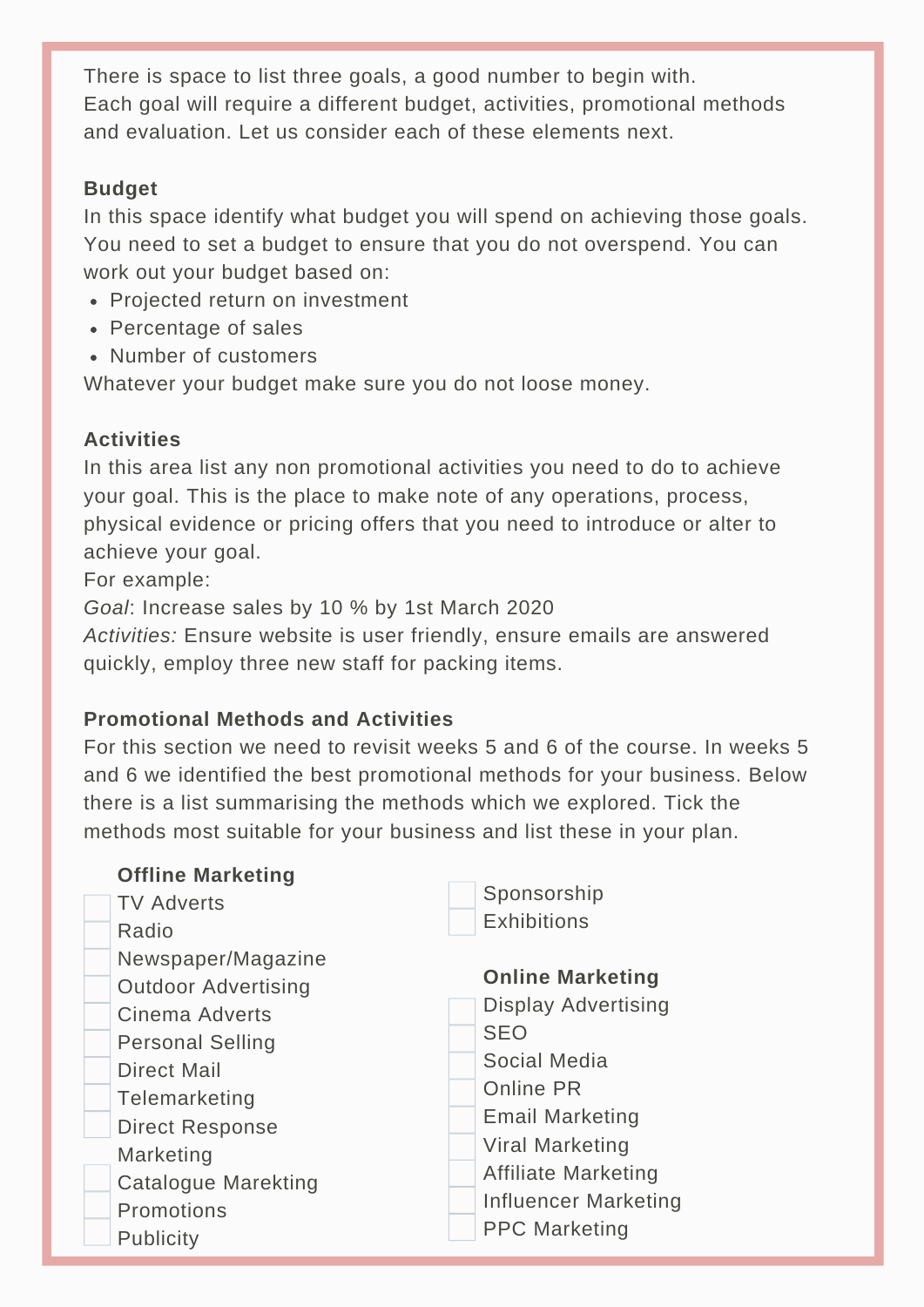The next stage is to choose the best promotional methods to help you achieve each goal. Also write down the actions you will need to take to achieve your goals For example: *Goal: I*ncrease sales by 10 % by 1st March 2020 *Promotional Methods And Activities:* Flyers

Create and distribute flyers 1.

#### Organic facebook posts

- 1. Plan one months posts regarding benefits we bring to clients
- 2. Marketing Message
- 3. Create images relating to the marketing message.

#### **Evaluation**

At the end of the period set in the plan, you will need to evaluate the results based on the objectives you set and write down the results. Also note what you have learnt.

Once you have completed your campaign you may wish to use any of the following measurements:

- Response rate
- Sales
- Conversion rate
- Number of enquiries
- Number of followers
- Cost per contact
- Average sale

#### **Strategy**

Now you know your goals, you need to decide what actions to take and when to achieve your goals.

For each of your three goals there is space to write down every single action you will take to meet that goal, along with a deadline and a space to acknowledge when you have completed the activity. By identifying the exact steps you need to take, you will find the goal is a lot easier to achieve. If you were to send flyers you would need to:

- Write marketing message
- Design flyers
- Get flyers printed
- Distribute flyers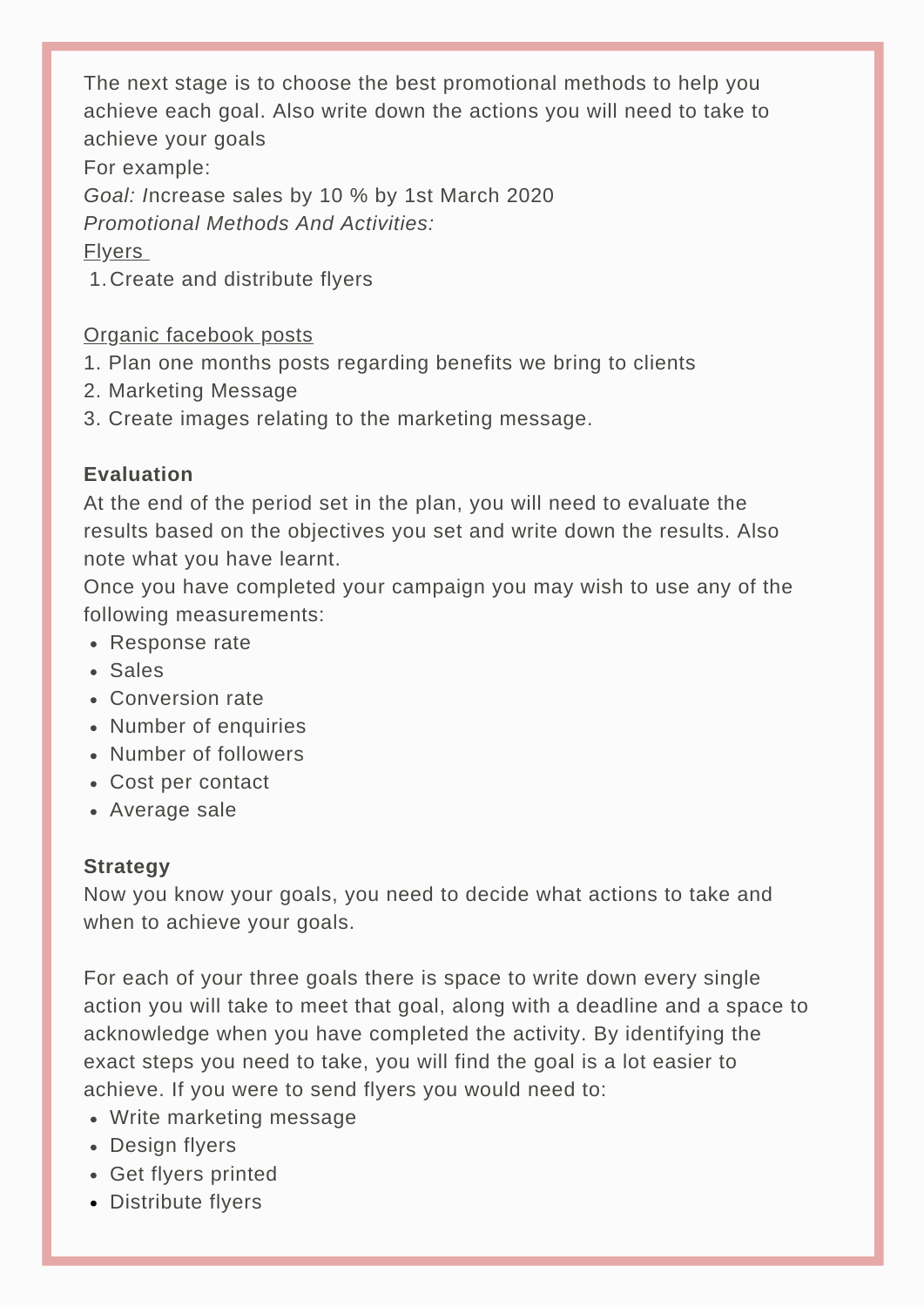# **Professional Marketing Plan**

Whether you are looking for finance, a grant, or you need to present a business plan, you will be able to use this plan as part of your overall business plan. This is also the perfect plan for any new businesses, or businesses who have not created a detailed business or marketing plan. Although this version will take you longer to do, it will help you gain clarity and direction.

You can also use any elements which you feel will be worthwhile to your business.

The professional plan includes the following elements:

- Business Name, Address and Website
- Mission Statement
- Goals
- Background
- Premises
- Market Research
- Target Market
- Competitive Analysis
- SWOT Analysis
- Client Perceived Benefits
- Products and Services
- Pricing
- Distribution Channels
- Promotional Channels
- Promotional Activities
- Budget
- Strategy
- Evaluation

Let us work through each element whilst you complete your plan. There are templates to help you create your marketing plans in this weeks resources.

#### **Business Name, Address and Website**

List the details as requested.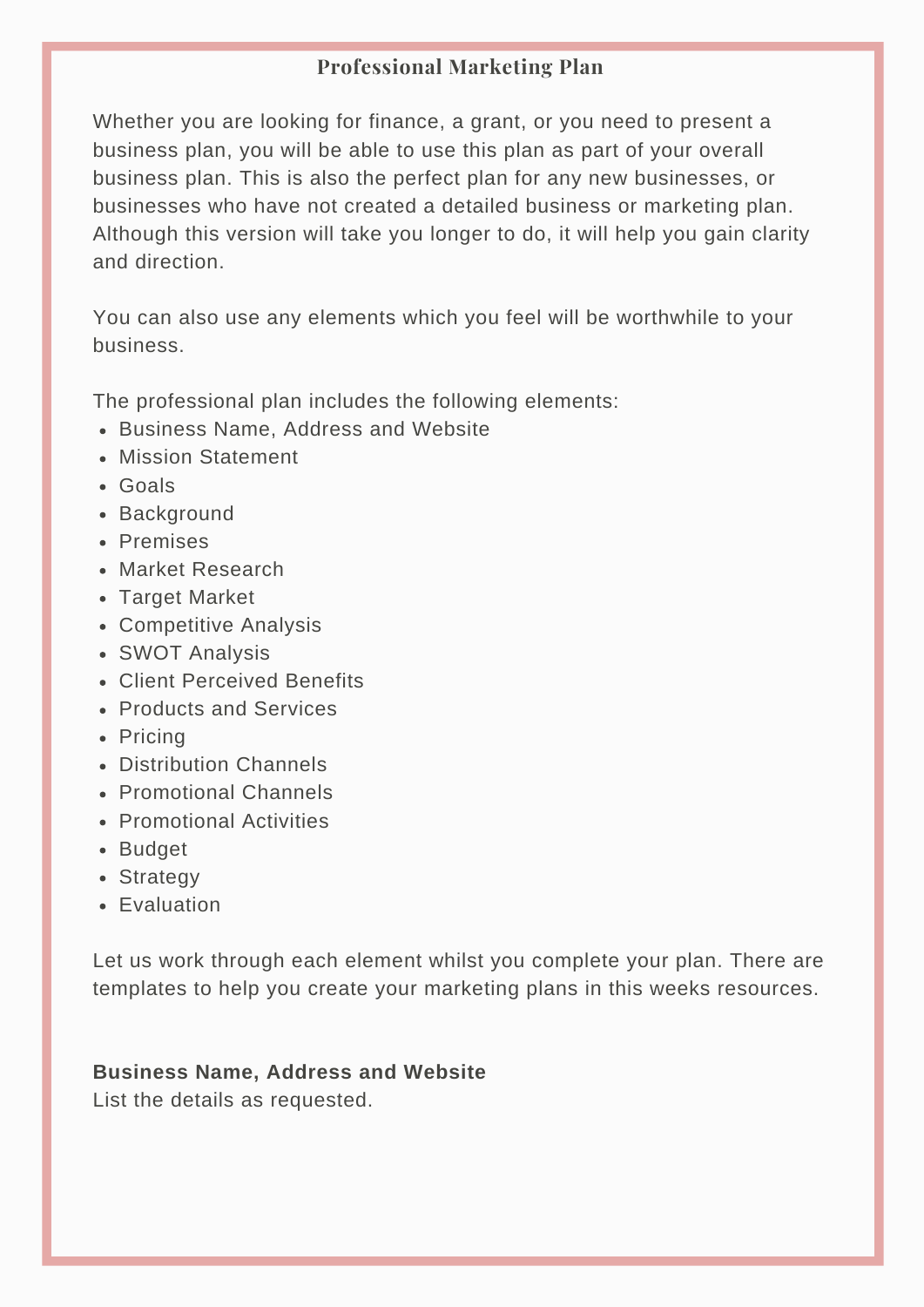#### **Mission Statement**

Your mission statement reflects your business. It summarises everything about your business in a few sentences. Creating your mission statement can be one of the most difficult yet rewarding parts of the plan. To work out your mission statement you must consider:

- Why you are in business?
- Who are your customers and how do you change their lives?
- What image of your company do you want people to have?
- What are your products and services? What level of service do you provide?
- What makes your business so extraordinary?
- How do you differ from competitors
- What are your values?

#### **Write down any notes based on the above points now**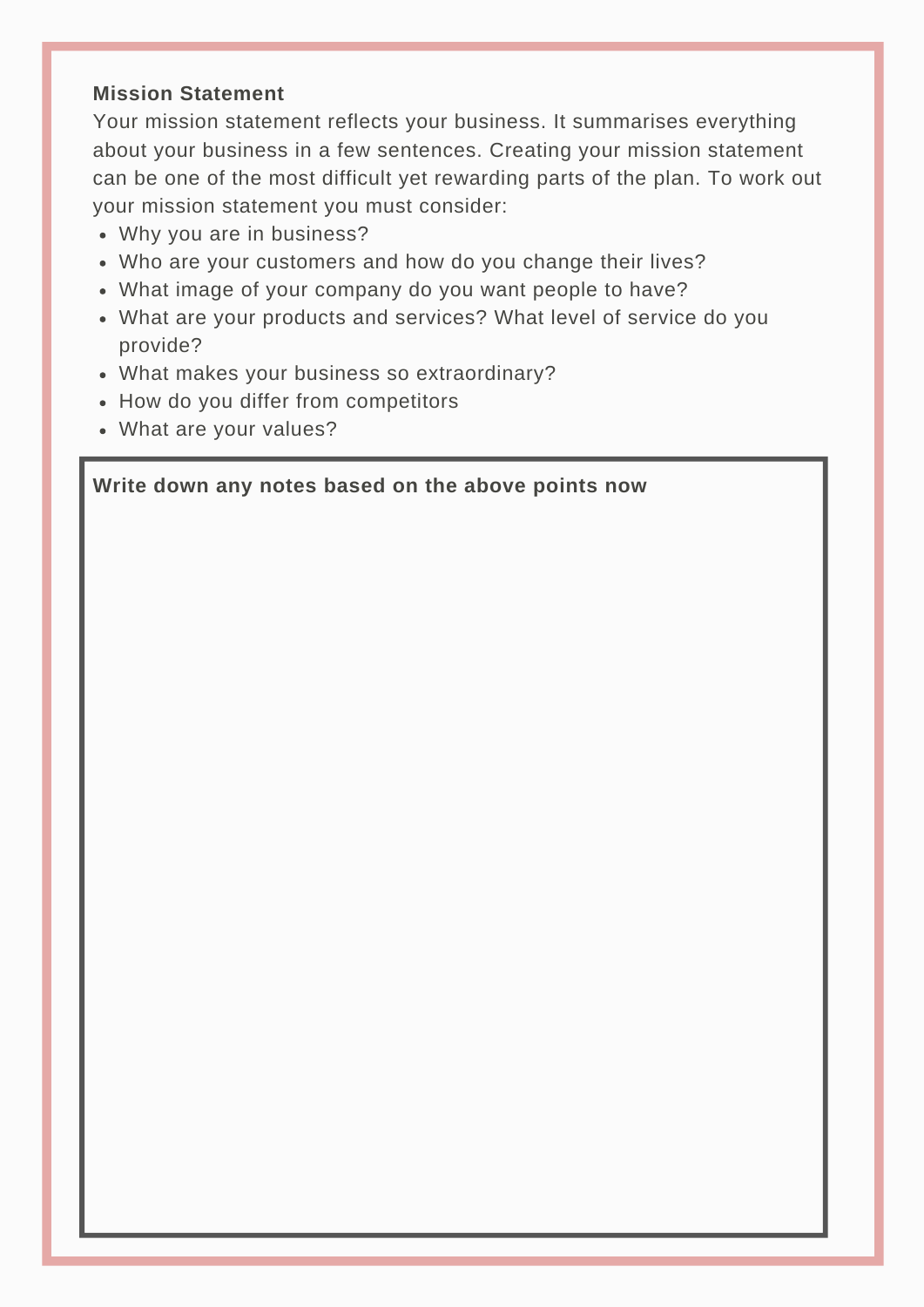Your mission statement must convey: what you do; how you do it differently; who you do it for; and what value you provide. Consider each of these questions now.

**What do you do?**

**How do you do it differently?**

**Who do you do it for?**

**What value do you provide?**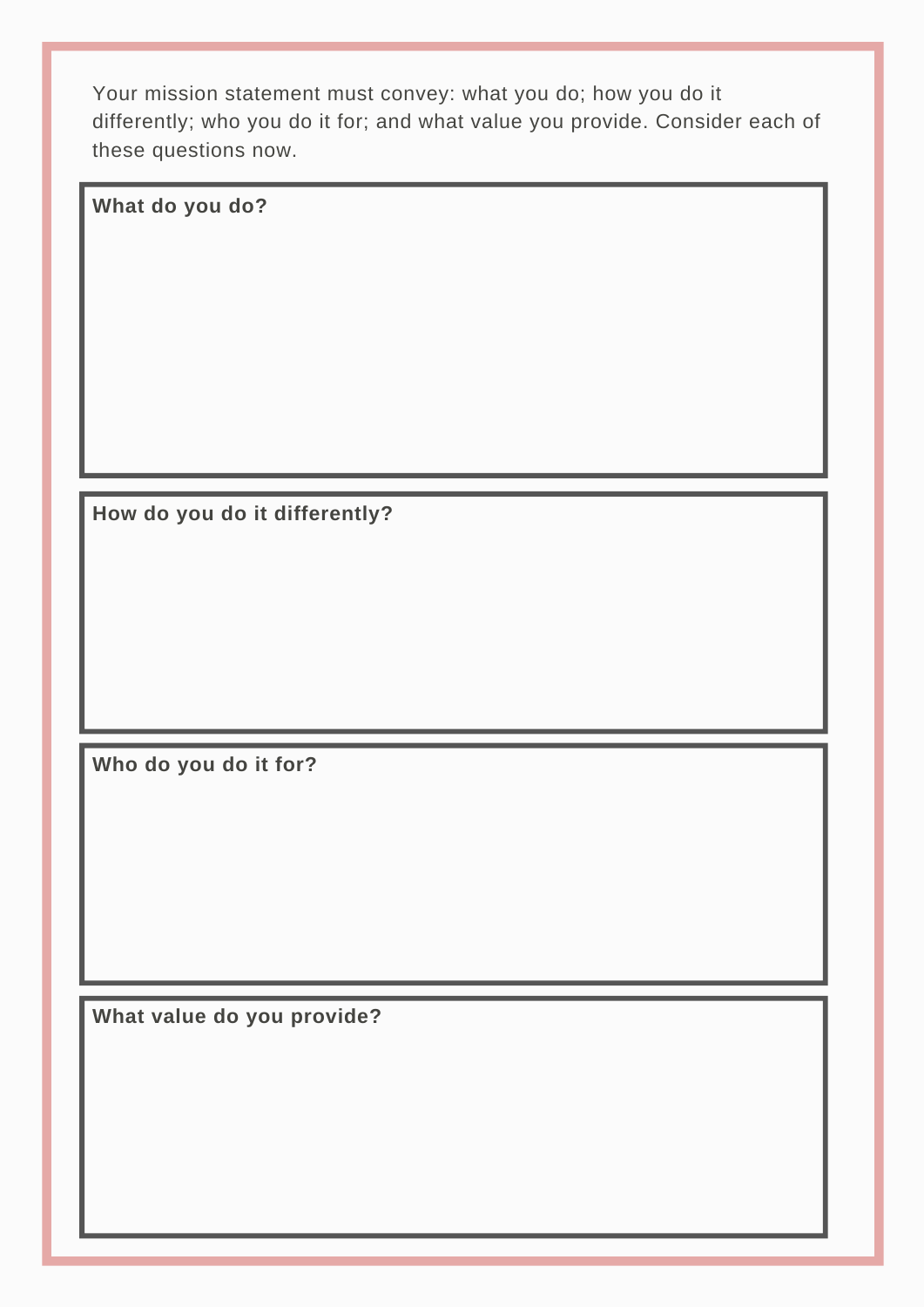I always find it helpful to look at other mission statements to inspire me. Here are a few mission statements to help you craft yours.

*Coca Cola-* 'To refresh the world in mind, body and spirit. To inspire moments of optimism and happiness through our brands and actions. To create value and make a difference.'

*Ikea-* 'To create better everyday life for the many people.'

Using the notes you have made write your mission statement. Put the statement in your plan. Make sure your mission statement is visible so that you will see it everyday.

#### **Goals**

Your goals can also be called aims or objectives.

Whatever you call them, goals are vital. Without goals you cannot have a plan and without a plan you will find it hard to succeed. Remember the journey we were going on- without goals it is like not having a destination! Goals will give you a clear direction and enable you to measure results. Goals will also help you:

- measure success
- make decisions easily- if it does not benefit the goal, don't do it!
- focus on the things that matter.

The goals which you set must be SMART. In other words specific, measurable, achievable, relevant and timebound. Let us explore each of these elements now:

- Specific- Your goals should be clear and specific. When devising goals work out:
	- who is involved
	- what resources you need
	- what you want to achieve
- Measurable- You must be able to measure your goals to track your progress. In your goals identify how much or how many results you want to achieve.
- Achievable- Your goal must be realistic and achievable
- Relevant- Ensure your goal matters to you, and is it the right time?
- Timebound- Give yourself a target date to make sure you know what to focus on first.

Your marketing goals may relate to profits, operations or awareness.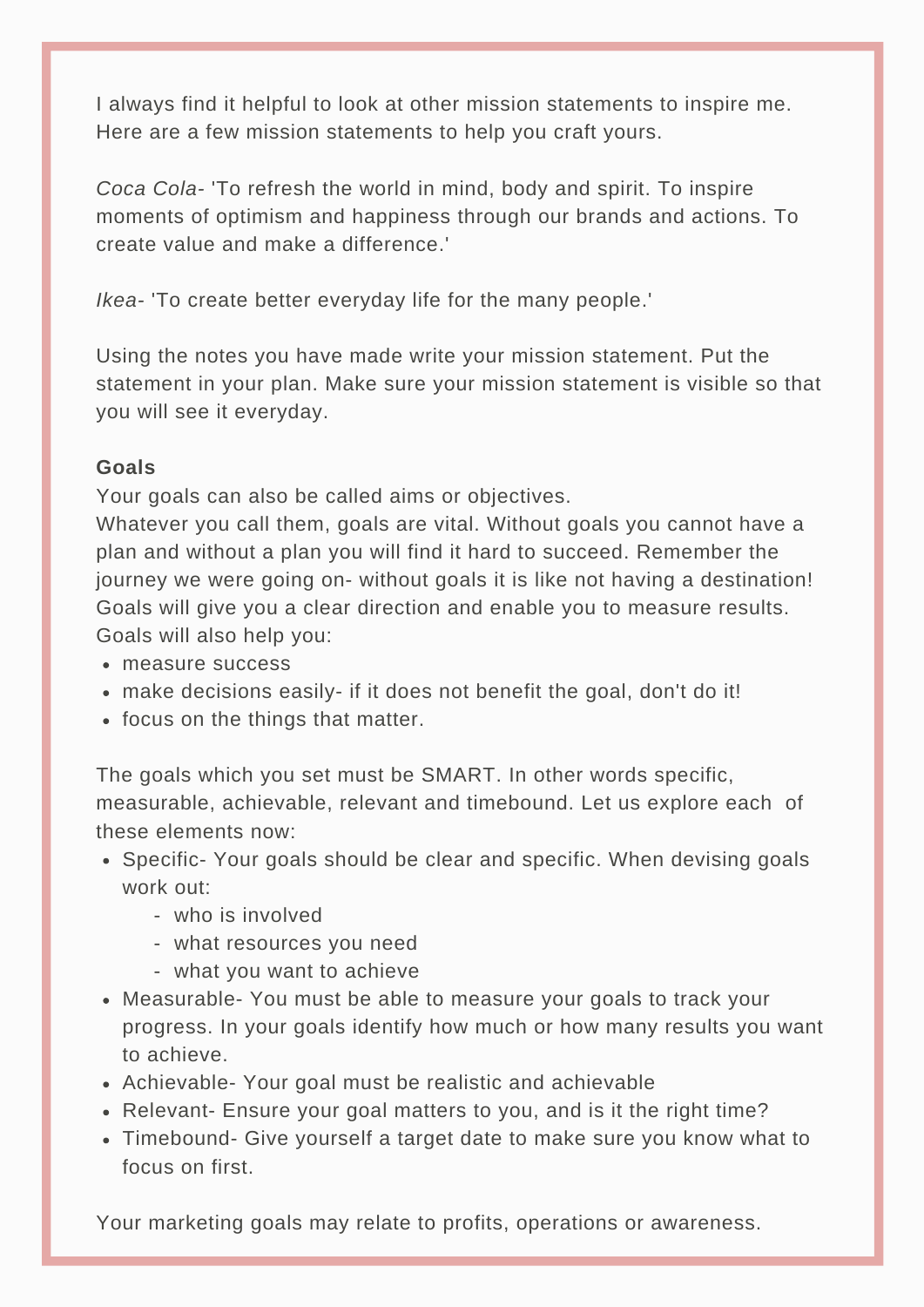Let us consider some good examples of marketing goals now: Increase sales by 10% by 1st March 2020 Sign up 4 new customers every month by 1st June 2020 Increase brand awareness by 25% by 1st June 2020. Convert 10% of facebook followers by 1st June 2020 Increase website traffic by 25% by 1st June 2020 Increase facebook follower by 20% by 1st April 2020 Launch a new product or service by 1st July 2020 Upsell to one customer in every 5 by 1st March 2020

I would suggest beginning with at least three goals.

# **Background**

This is where you explain how you came to be in business. Identify what motivated you to start the business and what experience you can bring to your business. Remember you are the only one with your experience, and this can differentiate you from competitors.

#### **Premises**

Provide details on the location of your business and whether you operate online or from a bricks and mortar premises.

#### **Market Research**

No matter what business you own, you cannot be in business if no one wants your products or services. To work out if people want your business, you must conduct some market research.

Market research will help you find out about your target market, and if you are offering the right products or services.

# How do I find the information?

The best way to do market research is to do it yourself. There are a number of ways you can do market research. Let us explore these now.

Conduct surveys to find out customer preferences 1.

2. Check out online sites such as Quora. On Quora people ask questions and experts provide answers. Once you create a profile and select your favourite topics you will be able to see what people are asking. Reddit is also useful as this site contains communities and you will be able to see what people are saying.

3. Book reviews- Look on amazon for any books related to your subject. Browse through the reviews- what problems are people saying the books solved. What problems did the books not solve?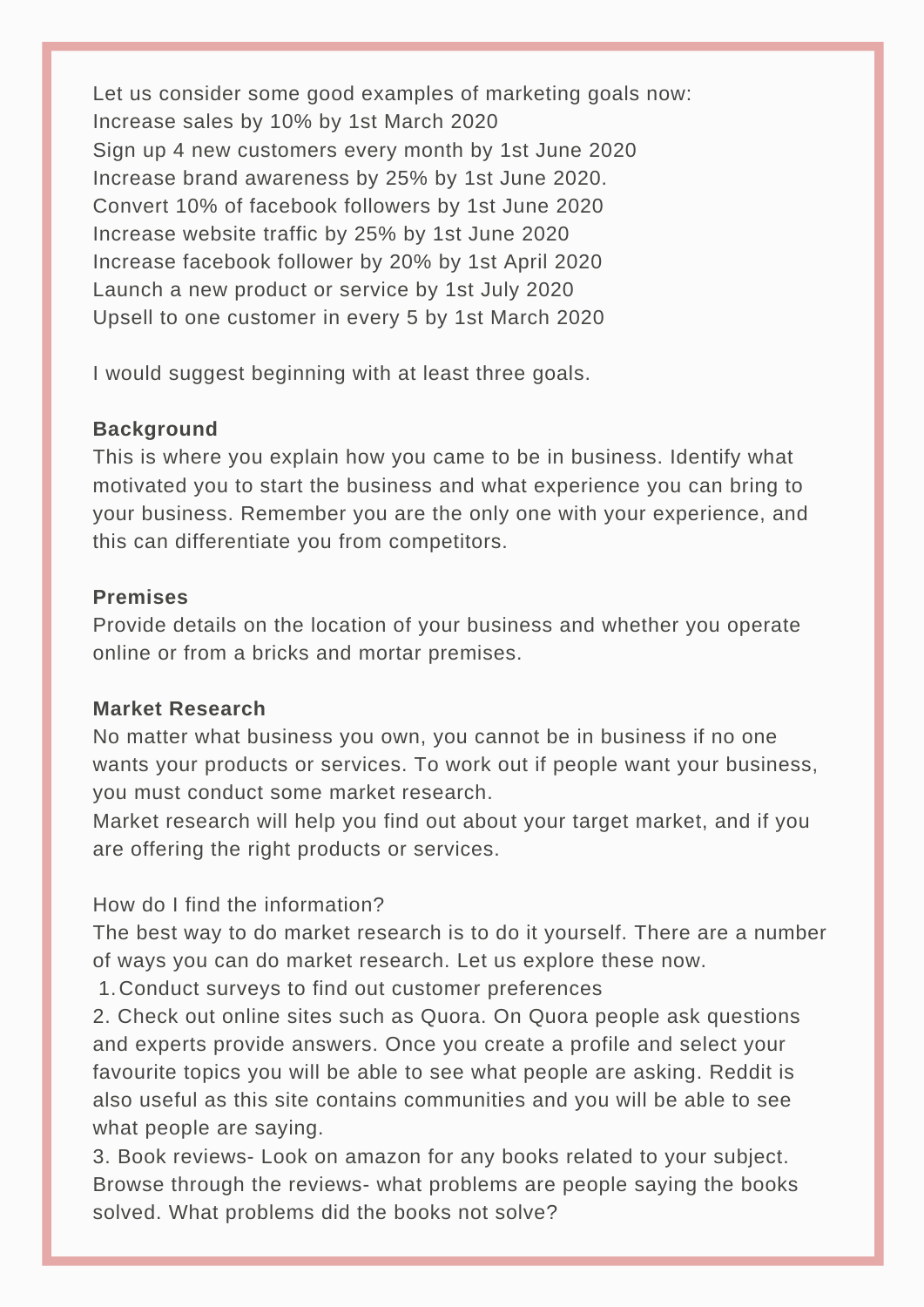4. Facebook groups- Sign up to groups where your audience is and spend some time reading what people are saying. Once you have watched for a while go, add value and ask questions.

5. Google analytics- Browse through google analytics and see what topics are popular and what pages convert the most.

6, Interview a customer- Speak to ten customers and ask them what they want and what they like or do not like.

7. Count feet- thinking of opening up a store? Want to check out competition? Go and count how many people visit the area. Write down your findings in the plan.

#### **Target Market**

In this section identify your target market and ideal client. Use the work from week 2 and describe your target market and your ideal client.

# **Competitor Analysis**

A competitor analysis can help you understand what does and does not work. Choose up to 5 competitors and for each competitor identify their:

- Strengths- what do they do well? What makes them stand out? What resources do they have? What assets do they have?
- Weaknesses- What do they lack? What limits them? Do they have a clear USP?
- Products or Services
- Pricing Range
- Promotions

# **Client Perceived Benefits**

This is where we identify the benefits you will bring to your clients. You can base this on what you do differently from your competitors. This can be a list of bullet points summarising the benefits you bring your clients.

#### **SWOT Analysis**

A SWOT analysis is a great tool to assess where you are and what is working well or badly.

A SWOT analysis looks at your Strengths, Weaknesses, Opportunities and Threats. Let us consider each element of the analysis.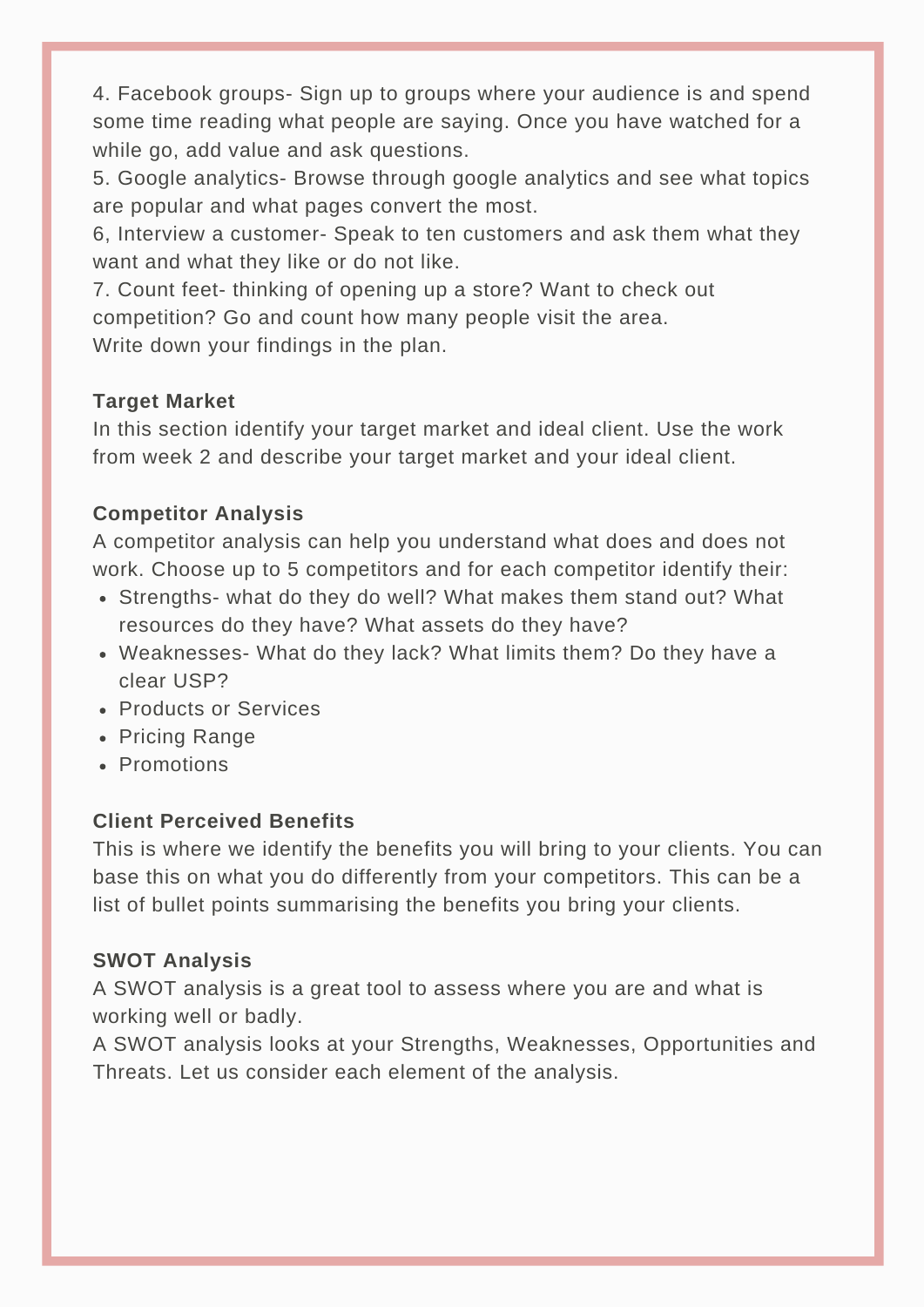#### **Strengths**

What do you do well? What advantages do you have over others? What values do you have? What do your competitors see as your strengths?

#### **Weaknesses**

What could you improve? What disadvantages do you have compared to others? What are you missing?

**Opportunities** What does the industry want? Market Trends Government Policies Changes in population and lifestyles

#### **Threats**

List anything which will have a negative impact on your business. What impacts your sales?

When considering Opportunities and Threats think about: Industry standards; supply chain; market requirements; political situations; economic impacts; social changes; and technologies.

#### **Products and Services**

Describe any products or services which you have and who is your target market for each product or services. List the benefits they bring to your customers.

#### **Pricing**

Write down everything to do with your pricing- from pricing strategies to the actual prices you charge. Take each product or service and list:

- 1. How much are you selling products and services for
- 2. Is it competitively priced
- 3. Is it realistic for your customers budget
- 4. Will you offer any promotions?

#### **Distribution Channels**

Identify how you will sell your products or services and how will you collect payments. Use this space to recap how you will make sure your distribution channels offer the best customer experience. As a reminder, we looked at this in week 7.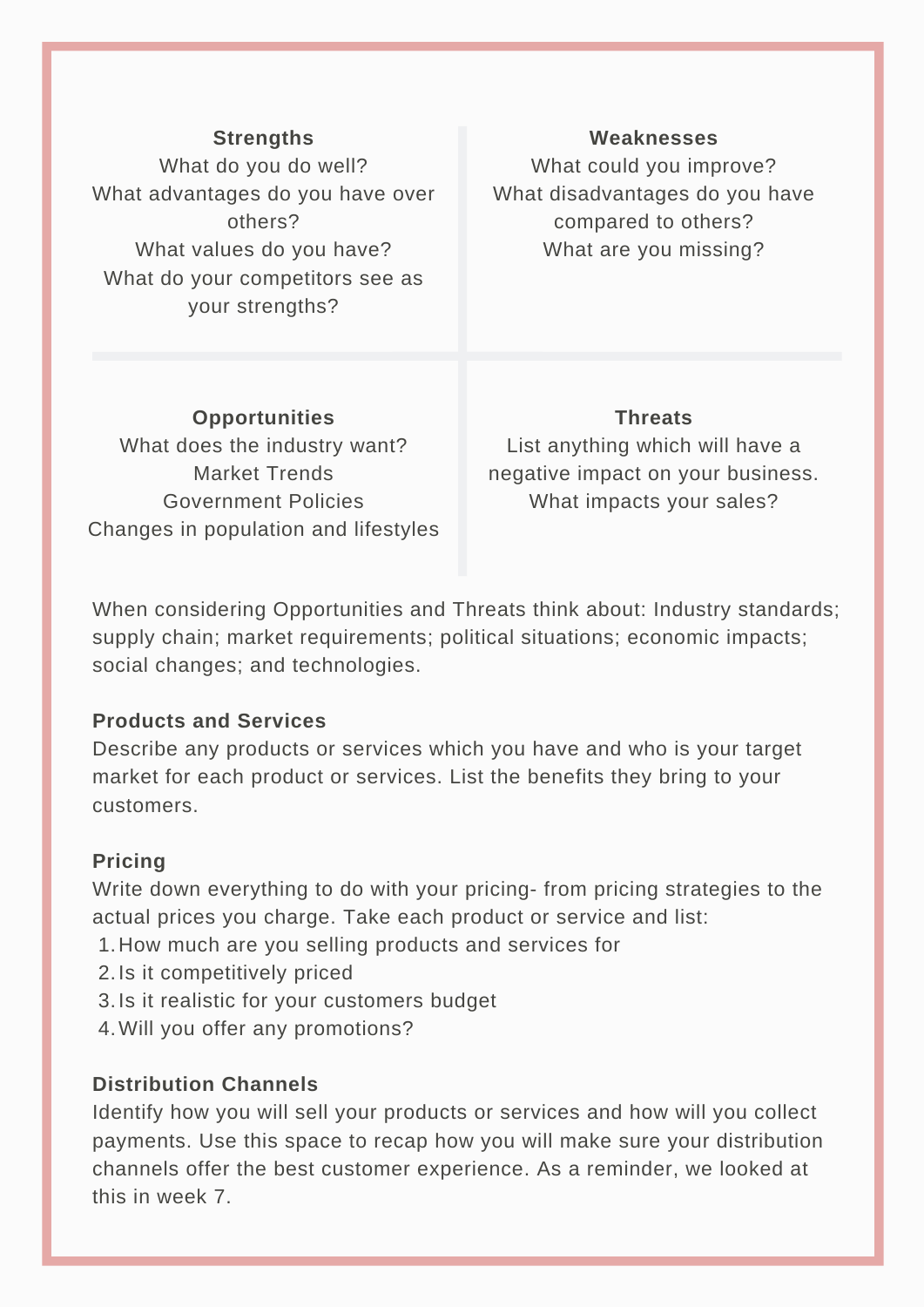#### **Promotional Channels**

For this section we need to revisit weeks 5 and 6 of the course. In weeks 5 and 6 we identified the best promotional methods for your business. Here is a list summarising the methods which we explored. Tick the methods most suitable for your goals. List the most suitable channels in your plan.

| <b>Offline Marketing</b><br><b>TV Adverts</b>                                                                                                                                                                             | Sponsorship<br><b>Exhibitions</b>                                                                                                                                                                          |
|---------------------------------------------------------------------------------------------------------------------------------------------------------------------------------------------------------------------------|------------------------------------------------------------------------------------------------------------------------------------------------------------------------------------------------------------|
| Radio<br>Newspaper/Magazine<br><b>Outdoor Advertising</b><br>Cinema Adverts<br><b>Personal Selling</b><br><b>Direct Mail</b><br>Telemarketing<br><b>Direct Response</b><br>Marketing<br>Catalogue Marekting<br>Promotions | <b>Online Marketing</b><br><b>Display Advertising</b><br><b>SEO</b><br>Social Media<br>Online PR<br><b>Email Marketing</b><br>Viral Marketing<br><b>Affiliate Marketing</b><br><b>Influencer Marketing</b> |
| Publicity                                                                                                                                                                                                                 | <b>PPC Marketing</b>                                                                                                                                                                                       |

#### **Promotional Activities**

In this section list anything you need to do to achieve your goal which relates to promotional activities.

For example:

*Goal*: Increase sales by 10 % by 1st March 2020 *Channel:* Organic Facebook *Activities:*

- 1. Write one months posts regarding the benefits and pain points
- 2. Schedule one months posts regarding benefits we bring to clients
- 2. Create Marketing Message.
- 3. Create an image bank

# *Channel:* Flyers

#### *Activities:*

- Create flyers and include a Call to action 1.
- Choose where to distribute flyers 2.
- Distribute flyers 3.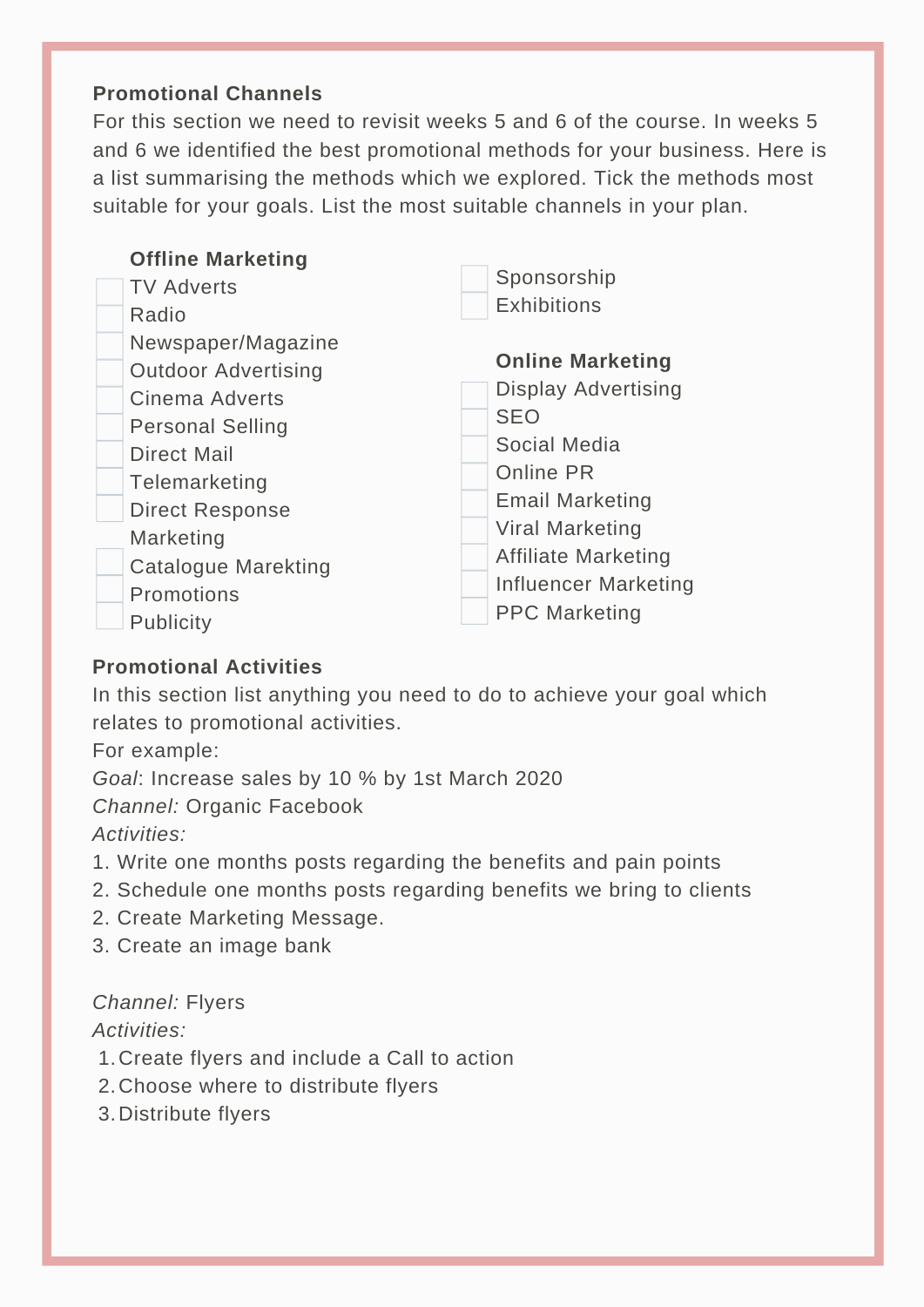#### **Budget**

In this space identify what budget you will spend on achieving those goals. You need to set a budget to ensure that you do not overspend. You can work out your budget based on:

- Projected return on investment
- Number of sales

Whatever your budget make sure you do not loose money.

# **Evaluation**

At the end of the period set in the plan, you will need to evaluate the results based on the objectives you set.

# **Strategy**

This is where we decide on what you will do and when to achieve your goals.

For each of your three goals there is space to write down every single action you will take to meet that goal, along with a deadline and a space to acknowledge when you have completed the activity.

By identifying the exact steps you need to take, you will find the goal is a lot easier to achieve. If you were to use flyers as a direct mail promotion your activities would include:

- 1. Write message
- 2. Design flyers
- 3. Print flyers
- 4. Distribute flyers

# **Summary**

Over the past ten weeks I have given you a tailored course in marketing to give you the tried and tested tools to help you grow your business. I really hope that you have found this course extremely useful. Whatever you take away from the course please remember:

- You can create the business of your dreams, you just need to start to take action.
- Results only come from actions.
- One marketing activity a day will have an amazing impact.